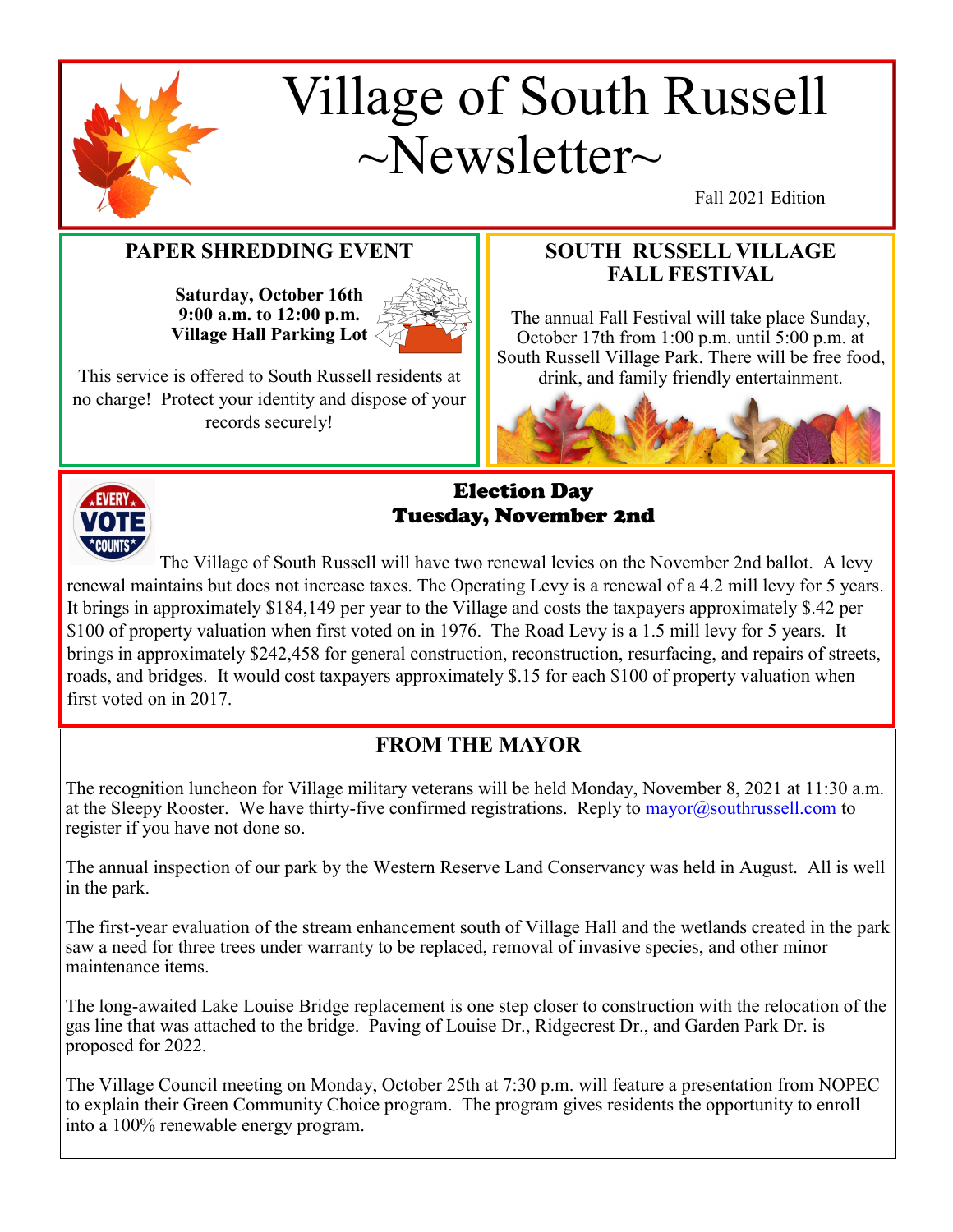#### **Stormwater Project Update**

The Village of South Russell commissioned our Village Engineer this past Spring to complete a Stormwater Study update. The primary number one project identified by our Village Engineer was installation of a stormwater retention pond south of Village Hall. When the area south of Village Hall floods, water runs over Chillicothe Road shutting down the road and creating a safety hazard. In addition, the flooding continues into Chagrin Lakes downstream threatening other properties. For this reason the Engineer indicated that addressing this area should be the first priority of the almost \$1.5 million identified projects. Village Council has already started the engineering phase of this project. Furthermore, Council passed a resolution committing to the Geauga County Budget Commission that the project will be completed in 2022. While this is only the first project of several needed, completion of this stormwater retention pond will have a definite positive impact on flooding and associated downstream damage affecting many residents in that area of our community.

#### **2021 Road Program**

Paving of East and West Bel Meadow Lane, Chelsea Court and Fernwood Road will occur in early fall. If you need to replace your culvert pipe, please do this now before the repaving begins.

**Keep Your Ditches Clear!**

In a cooperative effort to alleviate stormwater issues, please keep driveway culverts as well as front and backyard ditches and swales on your property free of fall debris like sticks, leaves, twigs, grass clippings, trash, etc**.** 

### **BUILDING DEPARTMENT**

You may have noticed an increase in the Village of new home construction as well as a variety of remodeling projects. Please remember that permits are required before construction of driveways, roofs, sheds, room additions, etc. Permits can be obtained through the Building Department, which also handles the scheduling of inspections to protect your property.

Please note, if your Homeowner's Association (HOA) requires approval before construction may occur, please let the Village Building Department know of this requirement. The Architectural Review Board requires the homeowner to bring a signed HOA approval before any decision is made about a proposed building project.

#### **PART-TIME ZONING INSPECTOR WANTED**

The Village of South Russell is seeking a qualified candidate to serve as the part-time Zoning Inspector. A full description of the position and application process can be found on the homepage of www.southrussell.com

#### **Reserve the Pavilion for Fall and Winter Get-togethers!**

Enjoy a picnic by a cozy fire with friends or family this fall and winter at the South Russell Village Park pavilion! The pavilion is available to rent for \$25. See the Parks page at southrussell.com for availability, information, and instructions.





#### **BACK TO SCHOOL**



With schools back in session. please be observant of the School Zone Speed Limit. When flashing, the speed limit is 20 mph. Likewise, note that it is ILLEGAL to go around a stopped school bus. Please keep our children safe by adhering to these rules!

**Save the Date** Halloween Trick-or-Treat Sunday, October 31, 2021 6:00 p.m. - 8:00 p.m.

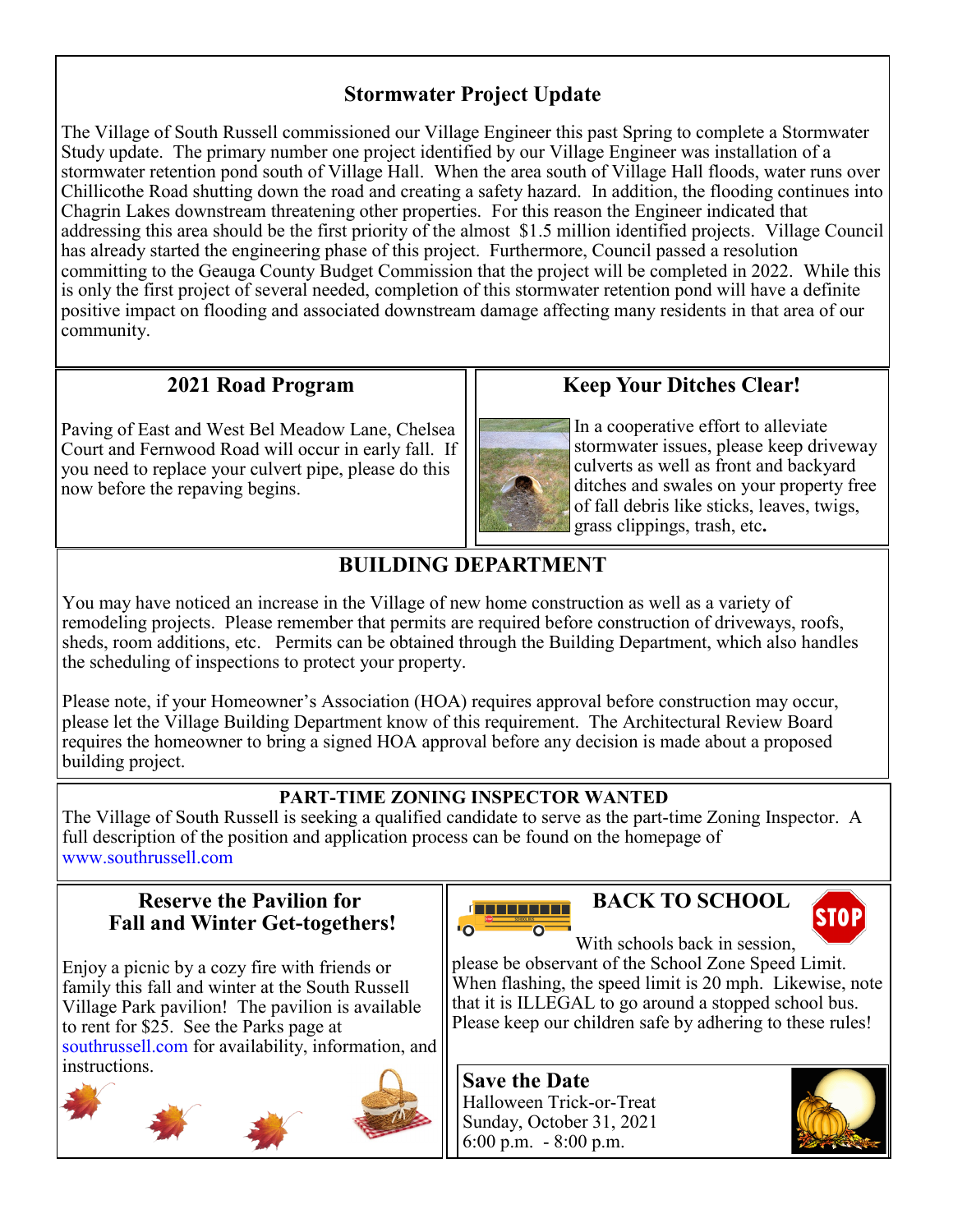#### **South Russell Village Police Department**



#### **Residents of Daisy Lane and Maple Springs Drive:**

The Rolling Ridge and Chagrin Lakes communities are experiencing an increase in traffic complaints such as cut-through traffic not yielding to pedestrian traffic and operating in an unsafe manner. To address residents' concerns, the Police Department is considering the placement of an additional stop sign on Daisy Lane at Deerfield and one on Maple Springs Dr. at Parkland. Feedback is requested from the residents regarding this proposed plan. Please email your feedback to: policechief@southrussell.com

#### **SOUTH RUSSELL VILLAGE PARK NEWS**

#### **BAT HOUSES OF SOUTH RUSSELL PARK**

 $\overline{4}$ 

÷

d.

#### **WHY BUILD BAT HOUSES??**

Bat houses provide an alternate roosting habit for bats and assist in controlling the bat population. Six identical bat houses have been installed throughout the Park to help prevent existing bats from using attics or chimneys as a home for nursing their young. Although bats can carry disease, bat houses provide a remote home so that bats can co-exist with the **South Russell community.** 



- 2.) Big-Eared Bat,
- 3.) Eastern Small-Footed Bat. 4.) Northern Myotis Long-Eared Bat,

**BAT SPECIES IN NE OHIO** 

- 
- 5.) Red Bat,<br>6.) Eastern Pipistrelle Bat,
- 7.) Evening Bat,
- 8.) Indiana Bat,<br>9.) Silver-Haired Bat, and
- 10.) Little-Brown Bat

# **Big Brown Bat**

 $\overline{\phantom{a}}$  6

#### **FACTS ABOUT BATS! Critical factor in the preservation of the** park's ecosystem - without bats, there could be significant changes in the park. One bat can eat 600 - 1,000 mosquitoes or flying pests in just 1 hour!

- ÷ Bats distribute plant seeds & pollinate various plants throughout the park ÷ **Bats are the only mammal naturally**
- capable of true and sustained flight. ó, Bat droppings (guano) are excellent fertilizer for local plants

**Eagle Scout Project** Avery K. Shinkawa - Troop 177 August 2021

#### **Tom Harvey Memorial Butterfly Garden**

The Tom Harvey Memorial Butterfly Garden has been installed between the South Russell Village Park pavilion and the Girl Scout Butterfly Garden. Thanks to Judy Harvey and her committee for this wonderful addition to the park!



#### **South Russell Village Cemetery**

 $283$ 

 South Russell Village Cemetery is located at 5230 Chillicothe Road. The Cemetery map can be viewed in Village Hall or on the Cemetery page at



 www.southrussell.com **Full Size Lots** Village Resident: \$1,000 Prior Resident: \$2,000  **Cremation Lots** Village Resident: \$1,000 Prior Resident: \$2,000  **Scattering/Memorial Garden** \$350 ~\$450 (includes engraved paver)

 For more information, contact Danielle Romanowski, **fiscalofficer@southrussell.com** or (440) 338-6700 x 221